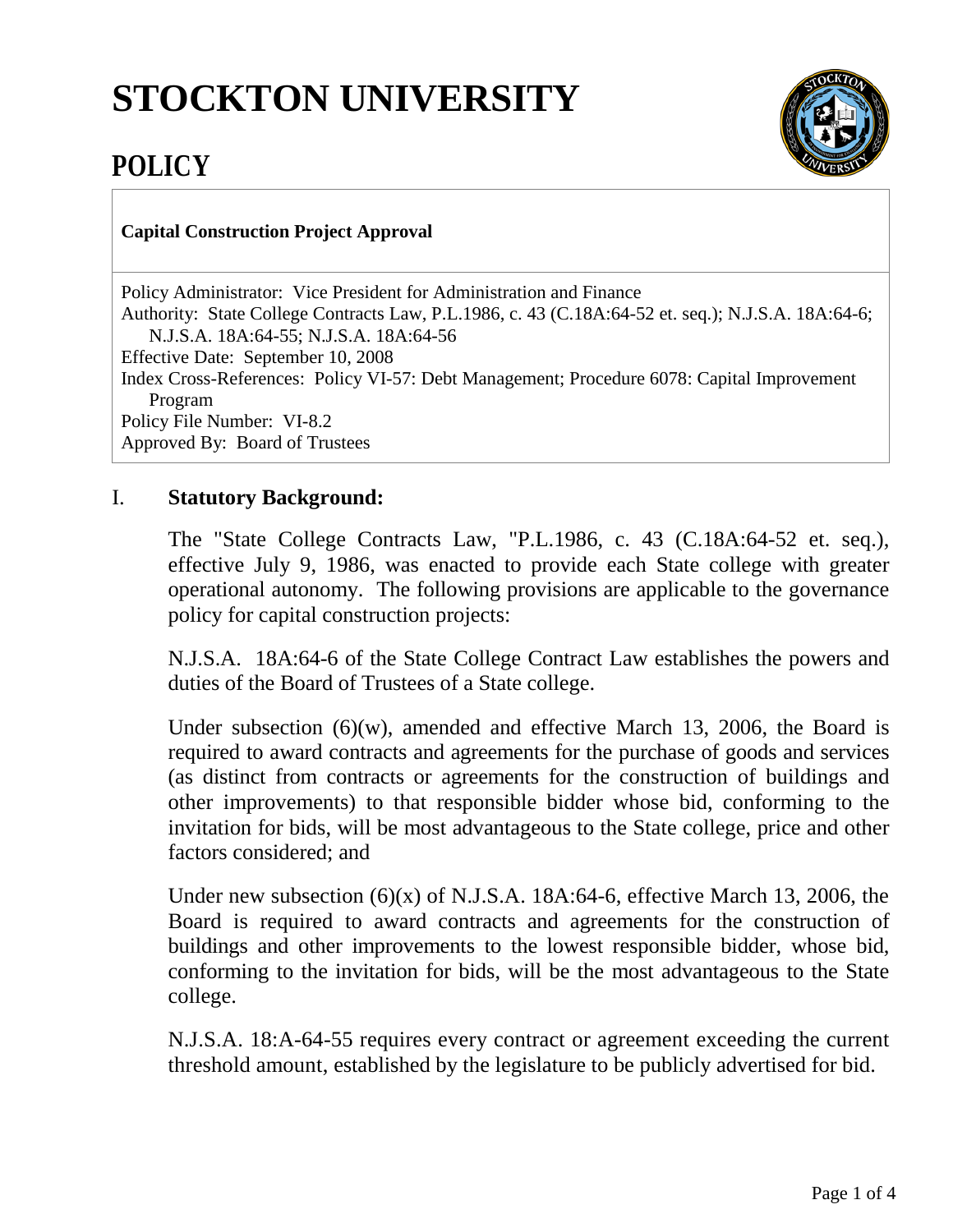N.J.S.A. 18A:64-56 establishes exceptions to the requirement of public bidding of purchases, contracts or agreements exceeding threshold amount and conditions allowing the making, negotiating and awarding of contracts by resolution of the Board without bidding. Subsection (a) lists, among other categories, the following:

- (1) Professional services
- (3) Materials or supplies which are not available from more than one potential bidder including, without limitation, materials or supplies which are patented or copyrighted
- (15) Professional consulting services, and
- (26) Construction management services for construction, alteration, or repair of any building or improvement
- II. Definitions:
	- 1. "Project:" means capital construction of new facilities including overbuilds, expansions, and major reconfigurations of existing space that has not been approved by the Board of Trustees as part of the "Capital Budget".
	- 2. "Capital Budget" means a formal submission of all anticipated capital needs for the repair and improvement of existing buildings including the purchase of equipment, which will be adopted through resolution by the Board of Trustees subsequent to the State budget being adopted.
	- 3. "Budget" means a cost estimate, in whole or in part, for any project as defined above.
- III. Purpose:

To establish guidelines that shall govern the expenditure of funds for capital construction "projects". If funds for such projects are made available through the issuance of debt, they are subject to the Debt Management Policy, VI-57, as adopted by the Board of Trustees on June 14, 2006.

- 1. Any project exceeding expenditures in excess of \$500,000 that receives a positive recommendation from the President of the University, or the President's designee, will be reviewed by the Finance and Professional Services Committee (a sub-committee of the full Board of Trustees) and if recommended, considered by the full Board (of Trustees) for approval by formal resolution during an open public meeting.
- 2. All procurement of and expenditures of funds for projects will be made in compliance with all requirements of the State College Contracts Law.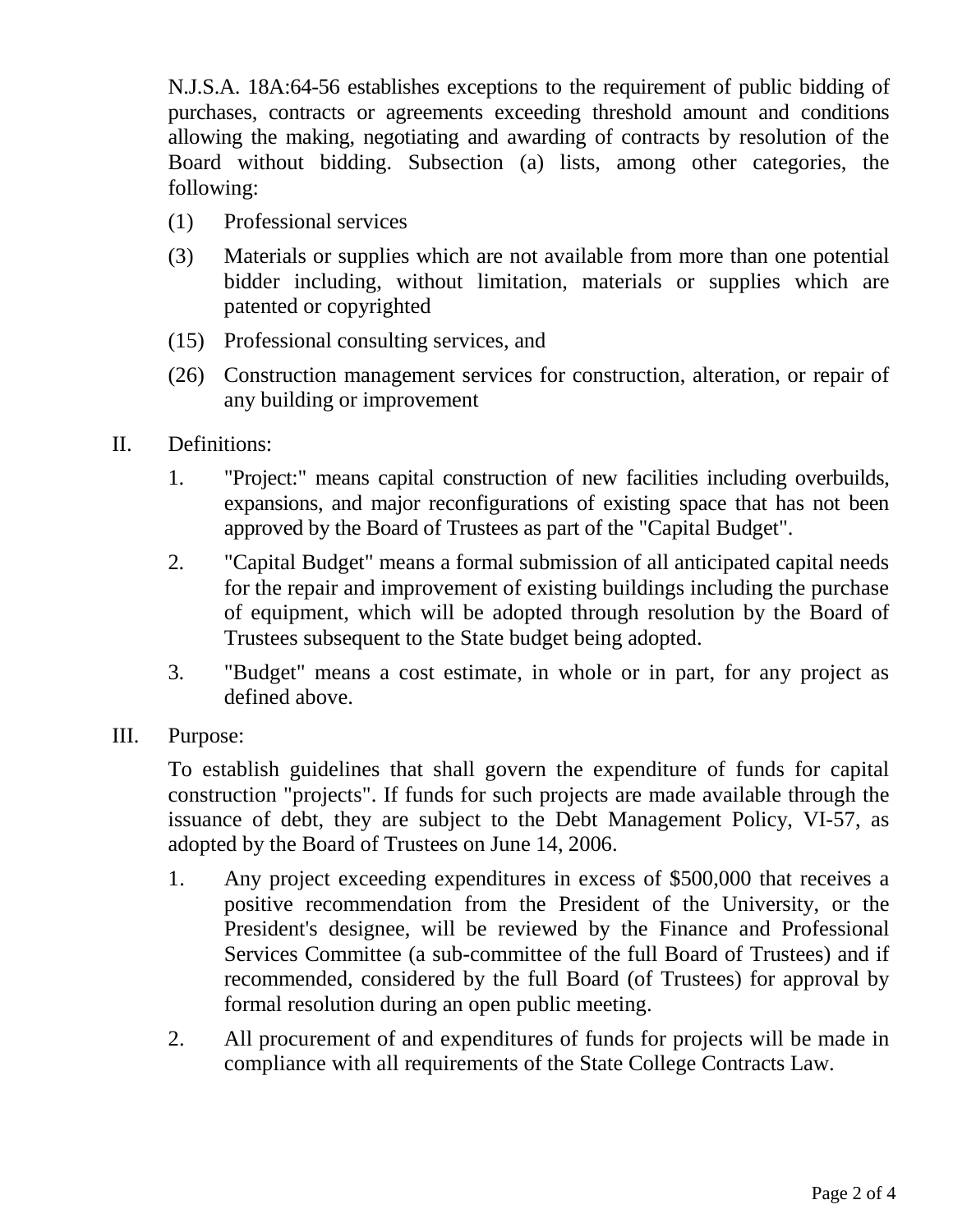- 3. **Projects under \$500,000**. Any project with an estimated cost under \$500,000 that receives a positive recommendation from the President of the University, or the President's designee, shall be publically advertised for bid, and awarded to the lowest responsible bidder, whose bid, conforming to the invitation for bids, will be the most advantageous to the State University. The essential information about the bid and award shall be included for informational purposes only in the Board's meeting packet at next regular scheduled meeting.
- 4. **Projects over \$500,000.** Any project exceeding an estimated cost of \$500,000 that receives a positive recommendation from the President of the University, or the President's designee, shall be handled in the following manner.
	- a) The project shall be reviewed by the Finance and Professional Services Committee of the Board of Trustees and, if recommended by the Committee, shall be considered by the full Board (of Trustees) for approval by formal resolution during an open public meeting.
	- b) A project's concept and budget for preliminary expenses that have received a positive recommendation from the President of the University, or the President's designee, shall be submitted to the Finance and Professional Services Committee. If the project's concept and budget for preliminary expenses are accepted by the Finance and Professional Services Committee, the President (or the President's designee) shall be authorized to award a contract for architectural and design services for the project, provided that it is publicly advertised for bid under N.J.S.A. 18A:64-55.
	- c) Following the design phase of a project, a final budget for the project that receives a positive recommendation from the President of the University, or the President's designee, will be submitted to the Finance and Professional Services Committee; and if recommended, considered by the full Board for approval by formal resolution during executive session.
	- d) Once funding has been approved, and secured, the President (or the President's designee) is authorized to award a construction contract, after the project is publicly advertised for bid, to the lowest responsible bidder, whose bid, conforming to the invitation for bids, will be the most advantageous to the State University and included for informational purposes only in the Board's next regularly scheduled meeting materials.